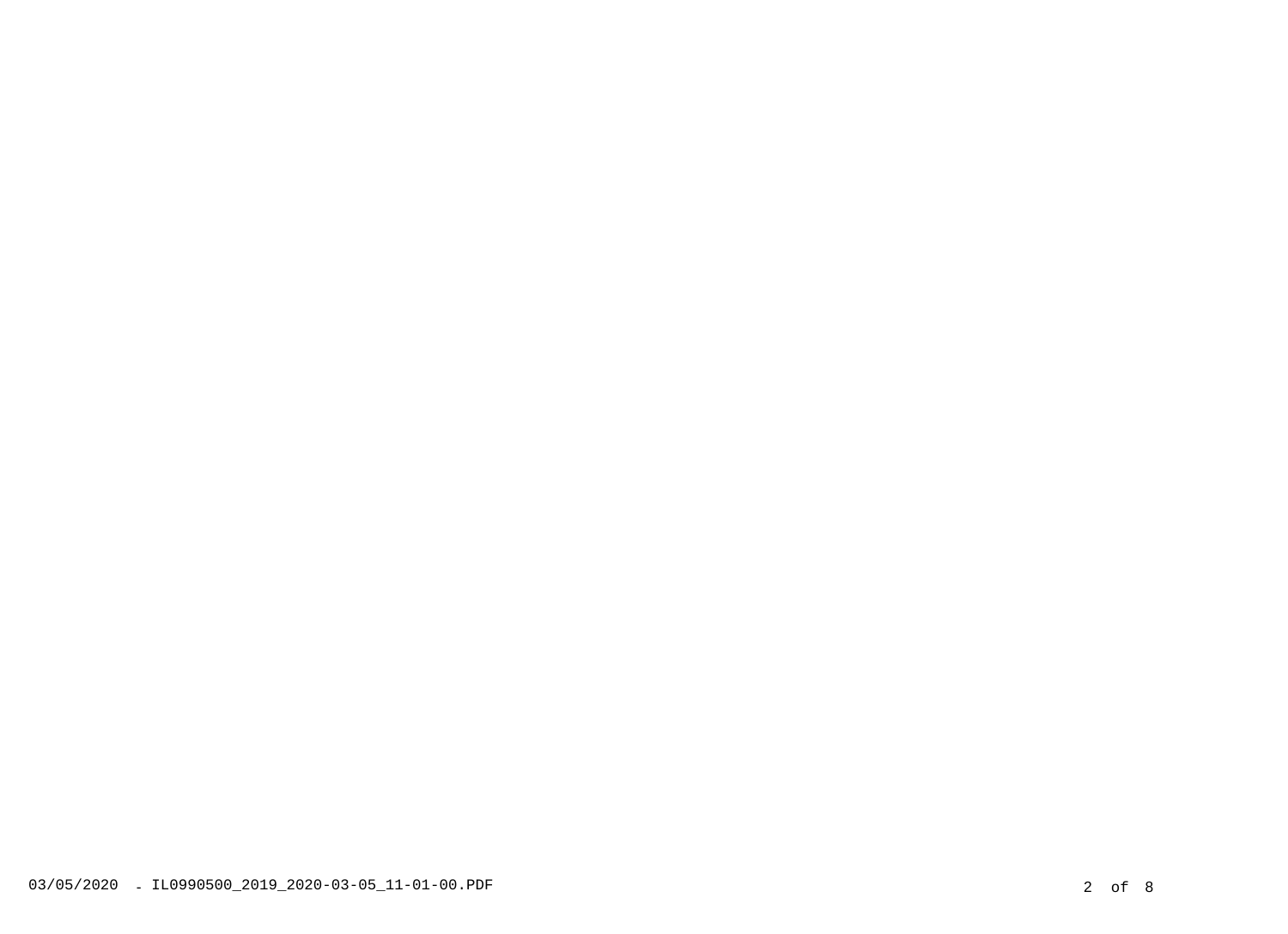#### Source Water Information

| Source Water Name | Type of Water | Report Status Location |                            |
|-------------------|---------------|------------------------|----------------------------|
| WELL 4 (11483)    | GW            | Active<br>____         | TENTH ST NEXT TO STANDPIPE |
| WELL 5 (11484)    | GW            | Active<br>_____        | BEST ST NEXT GSR           |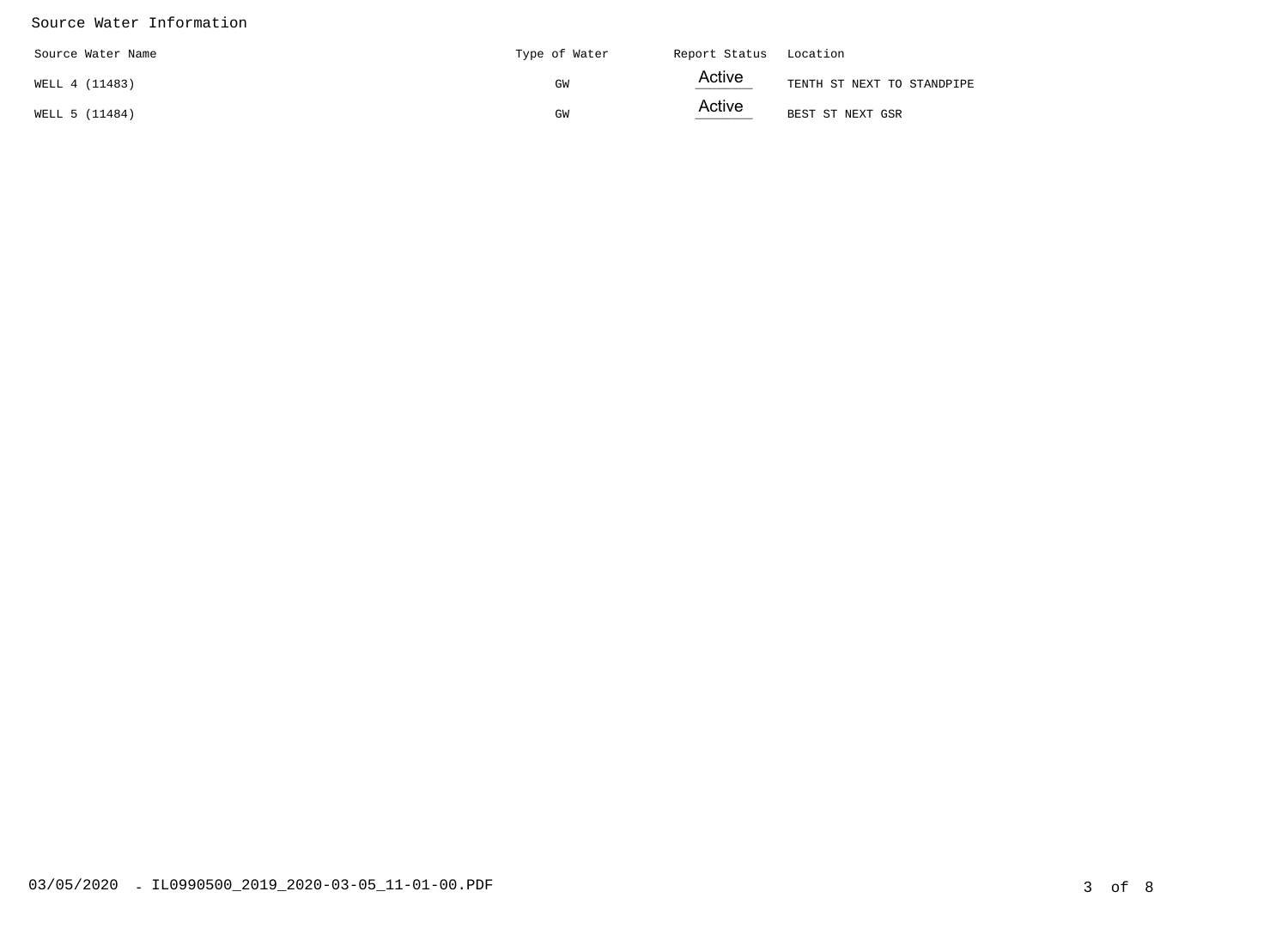#### Source Water Assessment

We want our valued customers to be informed about their water quality. If you would like to learn more, please feel welcome to attend any of our regularly scheduled meetings. The source water assessment for our supply has been completed by the Illinois EPA. If you would like a copy of this information, please stopby City Hall or call our water operator at  $815$ -795-4000  $\qquad \qquad$  . To view a summary version of the completed Source Water Assessments, including: Importance of Source Water; Susceptibility to Contamination Determination; and documentation/recommendation of Source Water Protection Efforts, you may access the Illinois EPAwebsite at http://www.epa.state.il.us/cgi-bin/wp/swap-fact-sheets.pl.

Source of Water: MARSEILLESBased on information obtained in a Well Site Survey published in 1994 by the Illinois EPA, several potential secondary sources arelocated within 1,000 feet of Well #3. Based on information provided by Marseilles officials Consumer Marathon Oil (map code 05028), Lee Chevrolet (map code 05025), Fashionaire Career apparel (map code 050240, and Valley Metal Product (map code 05023) are all out of business, Marseilles Catering (map code 11176)is now Fairview Auto Repair, and the underground tanks (map code 05031) have been removed. Allender Buick (map code 05029) is now Terry Bentz Buick. Fashionaire (map code 05024) is now Clover Business Products, a manufacturer of refill printer cartridges for laser printers.The Illinois EPA has determinedthat the Marseilles Community Water Supply's source water is not suspectibile to contamination. This determination is based on a number of criteria including; monitoring conducted at the wells; monitoring conducted at the entry point to the distribution system; and available hydrogeologic data on the wells.Furthermore, in anticipation of the U.S. EPA's proposed Ground Water Rule, the Illinois EPA has determined that the Marseilles Community Water Supply is not vulnerable to viral contamination. This determination is based upon the evaluation of the following criteria during the Vulnerability Waiver Process:the community's wells are properly constructed with sound integrity and proper siting conditions; a hydraulic barrier exists which should prevent pathogen movement; all potential routes and sanitary defects have been mitigated such that the source water is adequately protected; monitoring data did not indicate a history of disease outbreak; and the sanitary survey of the water supply did not indicate a viral contamination threat. Because the community's wells areconstructed in a confined aquifer, which should prevent the movement of pathogens into the wells, well hydraulics were not considered to be a significantfactor in the susceptibility determination. Hence, well hydraulics were not evaluated for this system ground water supply.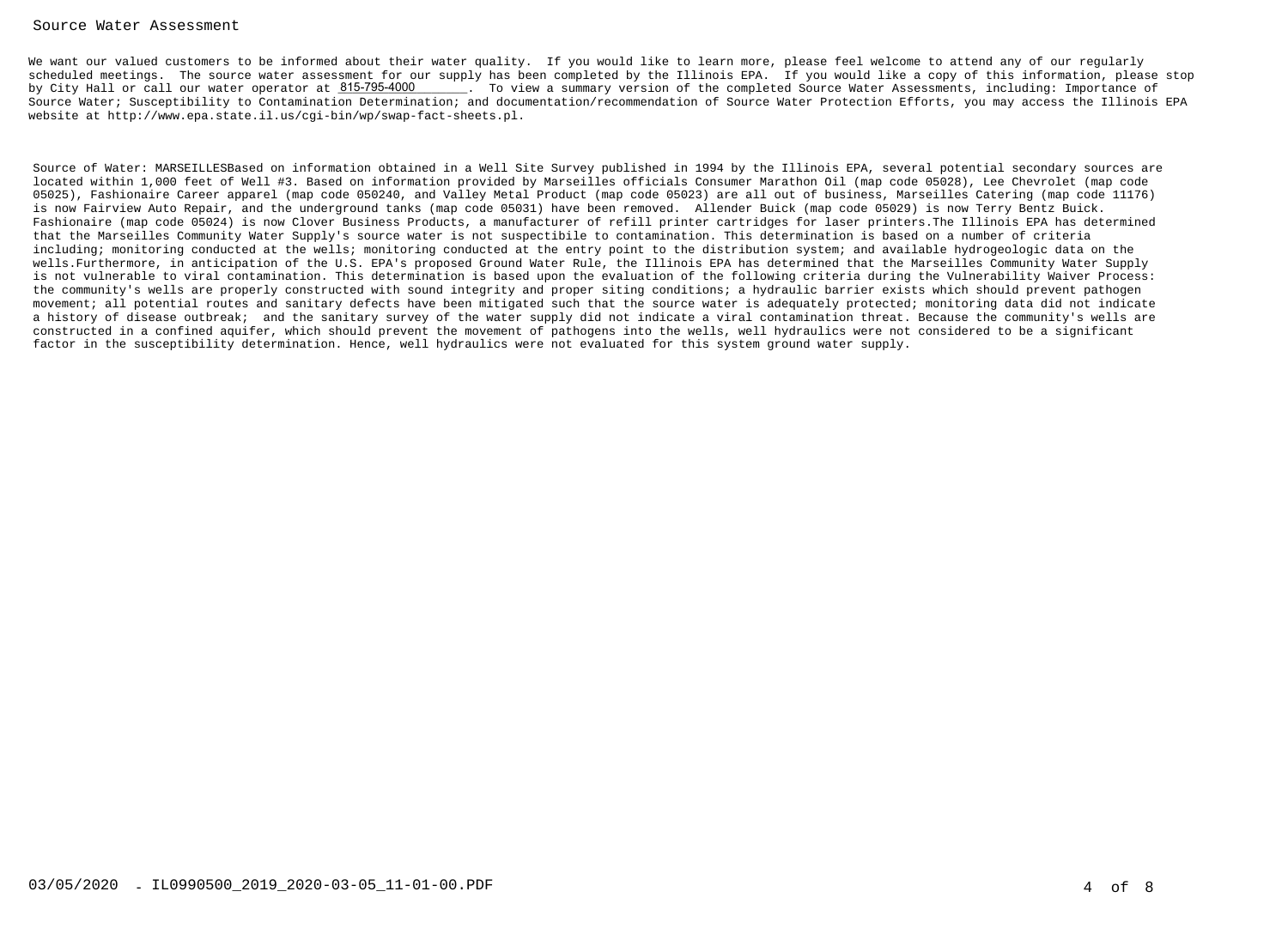#### **2019Regulated Contaminants Detected**

### **Lead and Copper**

Definitions:

 Action Level Goal (ALG): The level of a contaminant in drinking water below which there is no known or expected risk to health. ALGs allow for a margin ofsafety.

| Action Level: The concentration of a contaminant which, if exceeded, triggers treatment or other requirements which a water system must follow. |  |  |  |
|-------------------------------------------------------------------------------------------------------------------------------------------------|--|--|--|
|                                                                                                                                                 |  |  |  |

| Lead and Copper | Date Sampled | MCLG | Action Level<br>(AL) | 90th<br>Percentile | # Sites Over <br>AL | Units | Violation | Likely Source of Contamination                                                                                |
|-----------------|--------------|------|----------------------|--------------------|---------------------|-------|-----------|---------------------------------------------------------------------------------------------------------------|
| Copper          | 08/01/2017   | 1.3  |                      | 0.59               |                     | ppm   |           | Erosion of natural deposits; Leaching from<br>wood preservatives; Corrosion of household<br>plumbing systems. |
| Lead            | 08/01/2017   |      |                      | 4.5                |                     | ppb   |           | Corrosion of household plumbing systems;<br>Erosion of natural deposits.                                      |

#### **Water Quality Test Results**

| Definitions:                                          | The following tables contain scientific terms and measures, some of which may require explanation.                                                                                                                                                                         |
|-------------------------------------------------------|----------------------------------------------------------------------------------------------------------------------------------------------------------------------------------------------------------------------------------------------------------------------------|
| Avq:                                                  | Regulatory compliance with some MCLs are based on running annual average of monthly samples.                                                                                                                                                                               |
| Level 1 Assessment:                                   | A Level 1 assessment is a study of the water system to identify potential problems and determine (if possible) why<br>total coliform bacteria have been found in our water system.                                                                                         |
| Level 2 Assessment:                                   | A Level 2 assessment is a very detailed study of the water system to identify potential problems and determine (if<br>possible) why an E. coli MCL violation has occurred and/or why total coliform bacteria have been found in our water<br>system on multiple occasions. |
| Maximum Contaminant Level or MCL:                     | The highest level of a contaminant that is allowed in drinking water. MCLs are set as close to the MCLGs as feasible<br>using the best available treatment technology.                                                                                                     |
| Maximum Contaminant Level Goal or MCLG:               | The level of a contaminant in drinking water below which there is no known or expected risk to health. MCLGs allow<br>for a margin of safety.                                                                                                                              |
| Maximum residual disinfectant level or<br>MRDL:       | The highest level of a disinfectant allowed in drinking water. There is convincing evidence that addition of a<br>disinfectant is necessary for control of microbial contaminants.                                                                                         |
| Maximum residual disinfectant level<br>goal or MRDLG: | The level of a drinking water disinfectant below which there is no known or expected risk to health. MRDLGs do not<br>reflect the benefits of the use of disinfectants to control microbial contaminants.                                                                  |
| na:                                                   | not applicable.                                                                                                                                                                                                                                                            |
| $m$ rem:                                              | millirems per year (a measure of radiation absorbed by the body)                                                                                                                                                                                                           |
| $ppb$ :                                               | micrograms per liter or parts per billion - or one ounce in 7,350,000 gallons of water.                                                                                                                                                                                    |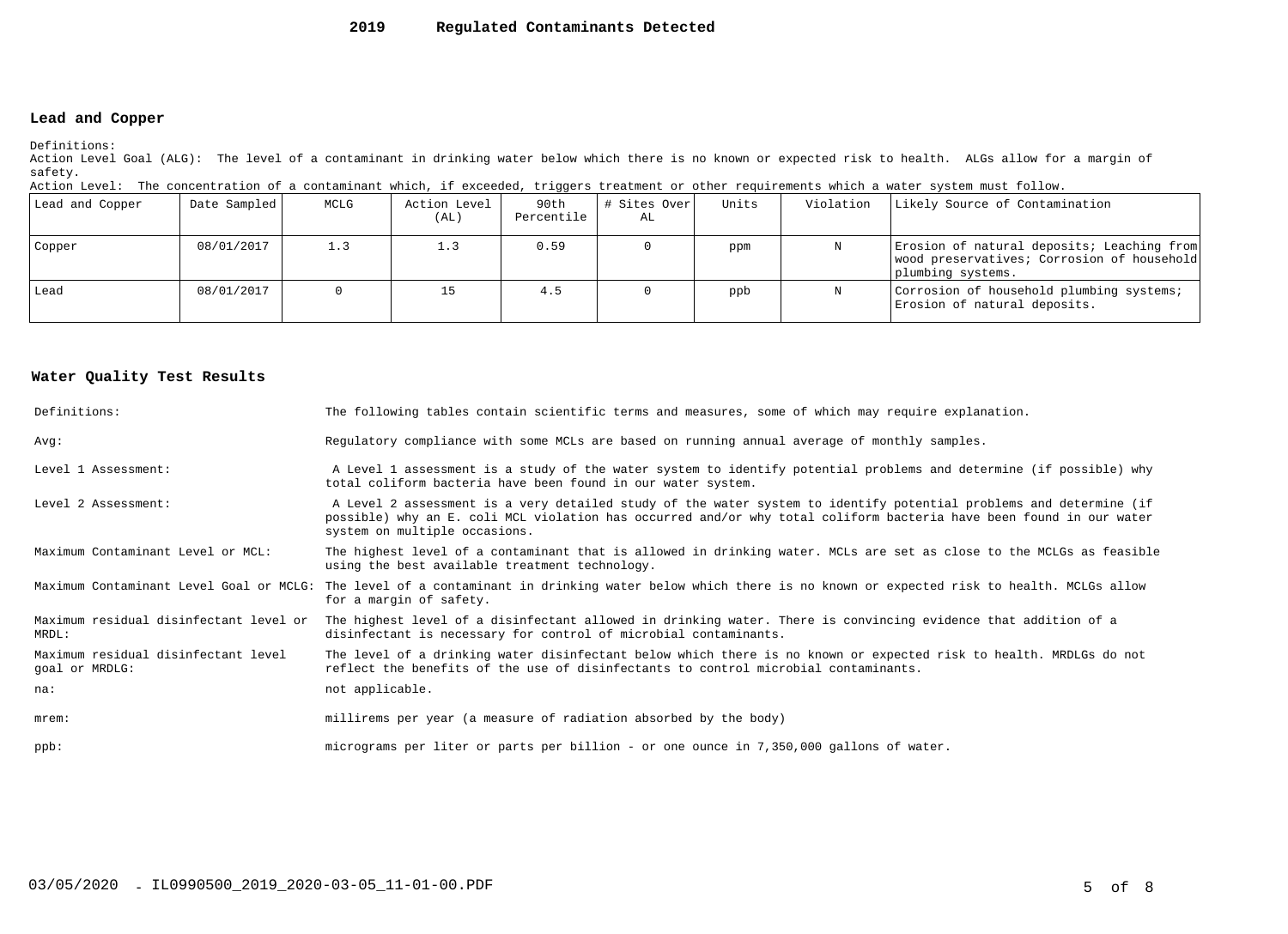## **Water Quality Test Results**

| ppm:                       | milligrams per liter or parts per million - or one ounce in 7,350 gallons of water. |  |
|----------------------------|-------------------------------------------------------------------------------------|--|
| Treatment Technique or TT: | A required process intended to reduce the level of a contaminant in drinking water. |  |